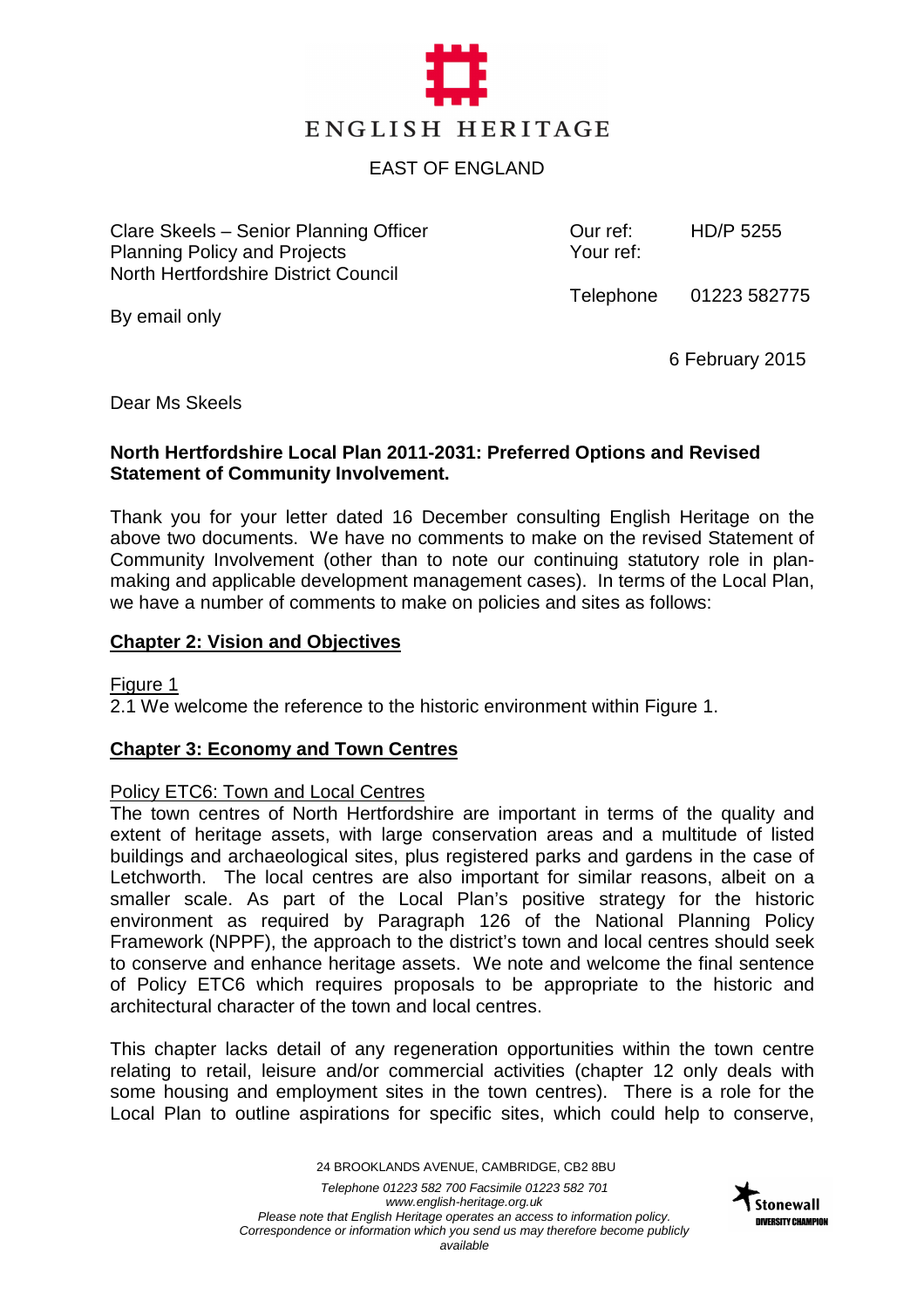enhance and restore the historic environment. For example, clarity regarding the Churchgate shopping centre in Hitchin would beneficial. In line with our previous advice (including an Urban Panel visit in 2011), we regard this site as a key opportunity to reinforce and repair the historic character of the town centre.

# **Chapter 4: Countryside and Green Belt**

# Policy CGB5: Countryside and Green Belt – existing rural buildings

We recommend that the opening paragraph of this policy is amended to reflect the need to ensure that the significance of historic farm buildings is conserved in any conversion scheme. We suggest the following is included after the first sentence: 'Where buildings are of historic significance, the conversion should ensure that this significance is not harmed and that the setting of the building is respected.'

# **Chapter 6: Housing and Development Strategy**

Policy HDS6: Gypsies, Travellers and Travelling Show people Part 3, amend to include a reference to potential impact on heritage assets: ' …or on features of biodiversity importance or heritage significance'.

# **Chapter 7: Design**

# Policy D1: Design and Sustainability

In order to reflect paras 58, 60 and 61 of the NPPF more closely we recommend a reference to the historic environment in this policy. For instance:

Part 1, amend to read – 'respond positively to the site's local context, including the natural and historic environment'

# **Chapter 8: Healthy Communities**

Policy HC1: Community, leisure, recreation and cultural facilities

To align this with the NPPF (para 61) we recommend that part 4 is amended to read: ' there are no unacceptable impacts on biodiversity, geodiversity, landscape, heritage assets or ability to enjoy the natural or historic environment.'

# **Chapter 9: Natural Environment**

Policy NE1: Landscape and Environmental Protection

The historic dimension of the landscape cannot be separated from the natural aspects given that the landscape has been shaped by man over centuries. The final sentence of this policy could be amended to read:

'Development proposals that would be detrimental to the natural and historic environment will be refused …'

# Policy NE4: Renewable energy development, p60

In order to align the terminology of this policy with that of the NPPF we suggest that part 2 is amended to read 'environmental quality and heritage assets'

Policy NE6 Reducing Flood Risk

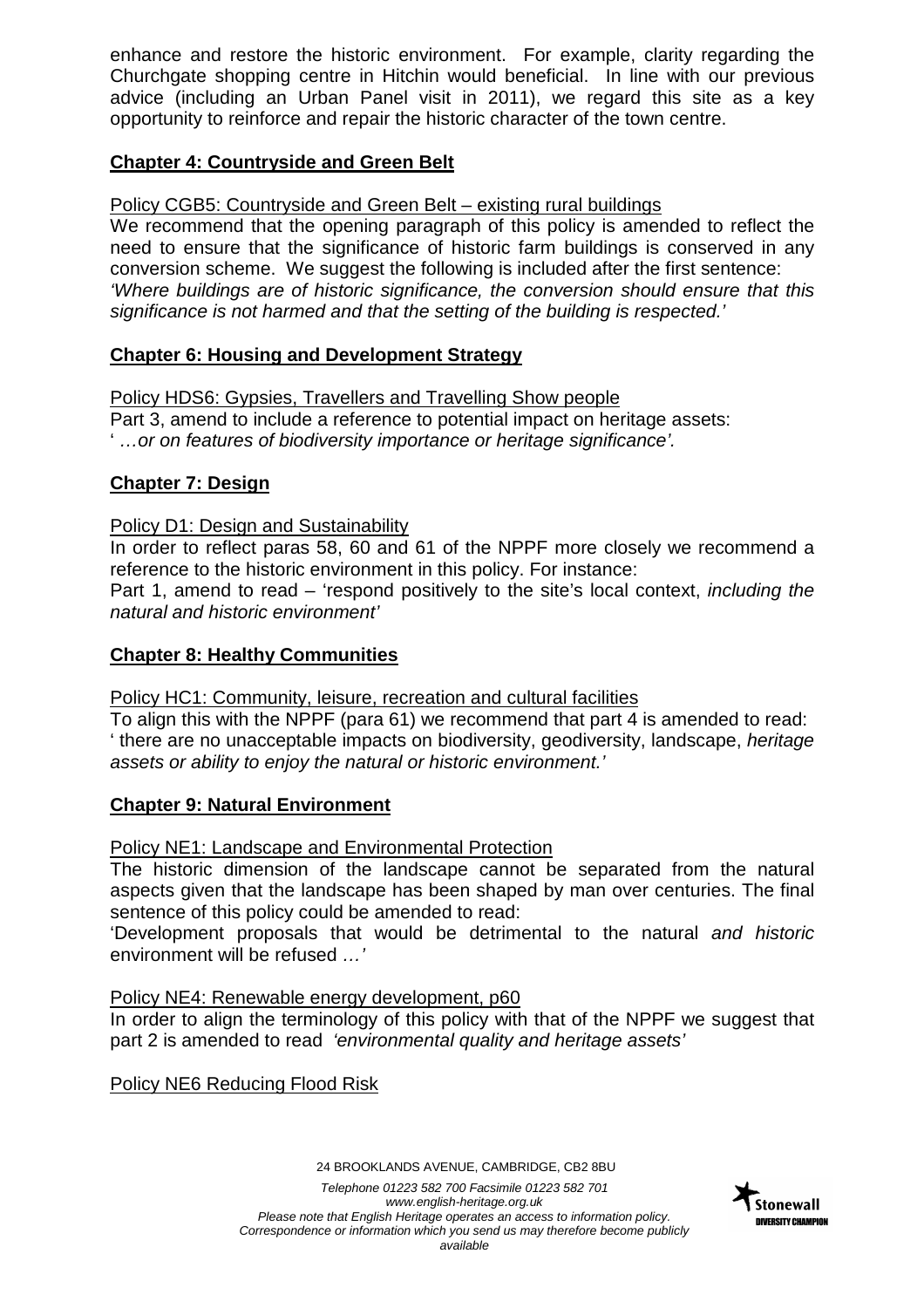To ensure that essential details are agreed early in the planning process where they have a bearing on environmental considerations, we suggest that the fourth paragraph should begin: 'Developers will be required to show as part of their planning applications that any flood protection ...'. Within the same paragraph, we request that a reference is included to heritage assets alongside nature conservation and landscape impacts. This is because drainage solutions may affect heritage assets through physical change and changes to the water table. Below ground archaeology is particularly vulnerable. We suggest the following amendment : '..which may be necessary do not have an unacceptable impact on nature conservation, heritage assets, landscape and recreation.'

## Policy NE9 Contaminated Land

Contaminated land or buildings may include significant industrial archaeology and other historic fabric that should be retained. We recommend that the policy is clearer in terms of the potential need for conservation of environmental assets within development site and suggest the following amendments:

- In the third paragraph, amend to read '....as part of a planning application. This should include assessment of the natural and historic environment within the site, and how such assets may be conserved, as appropriate.'
- In the final sentence, amend to align with the wording in para 61 of the NPPF, as follows: 'Receptors may include human beings, the historic, built and natural environment, including controlled waters'.

## **Chapter 10: Historic Environment**

We welcome the active approach to the conservation of the district's historic environment set out in this chapter. This takes forward the positive requirement of the NPPF in para 126 and 157 that local plans should contain a clear strategy for enhancing the historic environment.

The reference to Heritage Risk is helpful, and we support the continued updating of the Council's own record of listed buildings at risk. It would be suitable to refer to English Heritage's 2014 national register, and the current entries. The question of enabling development is a difficult one as, by definition, this is exceptional planning policy. We suggest that reference in the plan in para 10.6 is not necessary, and could raise expectations where the circumstances do not merit this approach.

We note that the local plan does not seek to re-state the policies of the NPPF adapted for local circumstances. While we agree that repetition is not needed, you may wish to consider if, for development management purposes, it would be helpful to provide some further coverage. We suggest that any additional coverage would also draw on the Planning Policy Guidance (PPG), to make it accessible to users of the plan.

Within policy HE1 we consider that the positive requirement for conservation and enhancement should be reflected more clearly as the starting point. The historic environment is among environmental matters that must be considered when pursuing sustainable development (para 7, NPPF). The NPPF also refers in para 8 to achieving economic, social and environmental gains jointly. Therefore, a clear steer to this positive starting point at the beginning of policy HE1 would be appropriate.

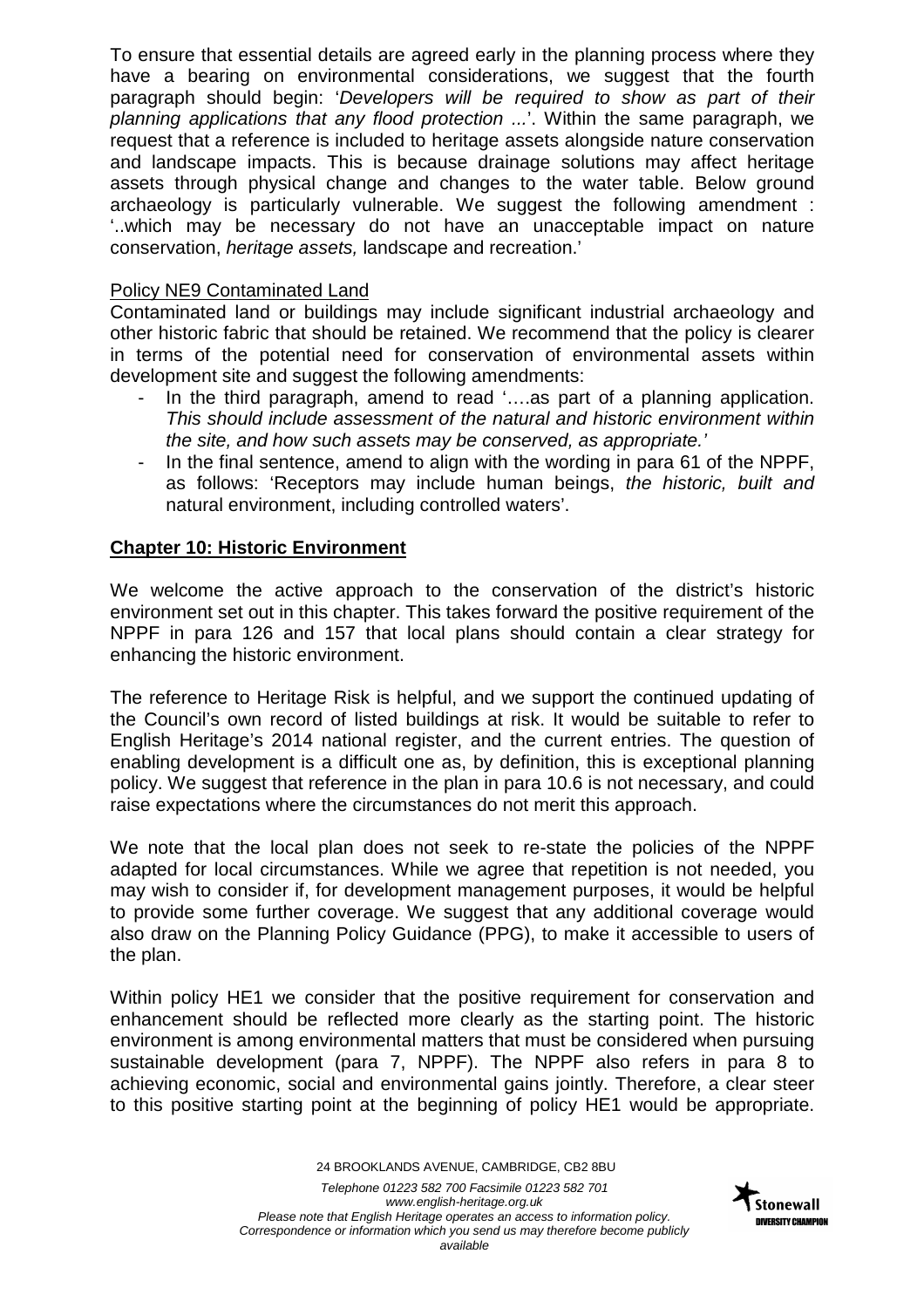The justification for harm to heritage assets should also be more closely aligned to the NPPF, para 132, and it should be noted that where the setting of a heritage asset is part of its significance, harm should also be carefully assessed and weighed against public benefit.

Policy HE1 could also include reference to measures that could actively promote conservation of the historic environment such as the use of planning obligations, where appropriate. See also the comments on policy ID1 below.

English Heritage has commented during the evolution of Policy HE1 and we would be pleased to comment further prior to the next stage of the plan.

## **Chapter 11: Infrastructure and Delivery**

## Policy ID1, and paras 11.9 and 1.10 Developer contributions

The potential for developer contributions to be applied to the conservation and enhancement of the historic environment should be referred to in the policy and supporting text, as part of a positive strategy for conservation and enhancement of the historic environment. This might be applicable, for instance, to sites containing heritage assets at risk, whose repair could be secured through a s106 agreement alongside new development.

#### Policy ID2 Masterplans

We support the Council's proposal to prepare masterplans for key sites, and the reference to the historic environment within the matters to be covered. The character of North Hertfordshire's settlements needs very careful consideration in the preparation of these masterplans, and assessment should not be limited simply to the characteristics of the land to be developed. While masterplans may not be necessary for smaller sites, this does not avoid the need for site specific guidance within the Local Plan (see our comments for Chapter 12).

## **Chapter 12: Communities**

As with previous consultations, due to time and resource constraints we have not been able to assess every site in great detail. Our comments on the sites have been based mainly on desk-top analysis, and we have not been able to judge the potential impacts more accurately on the ground. Even with the strategic sites, we have only been able to carry out rapid site visits and have not had the opportunity to ascertain precise impacts. We have focussed on those sites with the potential for the greatest historic environment impact. This does not mean there are no issues with any other site and we reserve the right to comment further on any site as and when proposals develop.

Please note that we have not considered areas of archaeological interest beyond scheduled monuments in most cases, nor have we looked at historic landscape issues beyond registered historic parks & gardens. However, wider archaeological and landscape impacts are important considerations and need to be factored into site assessment. The possible cumulative impact of a number of site allocations in one location could cause significant harm to the historic landscape. Advice from conservation and archaeological staff at district and county levels should be sought,

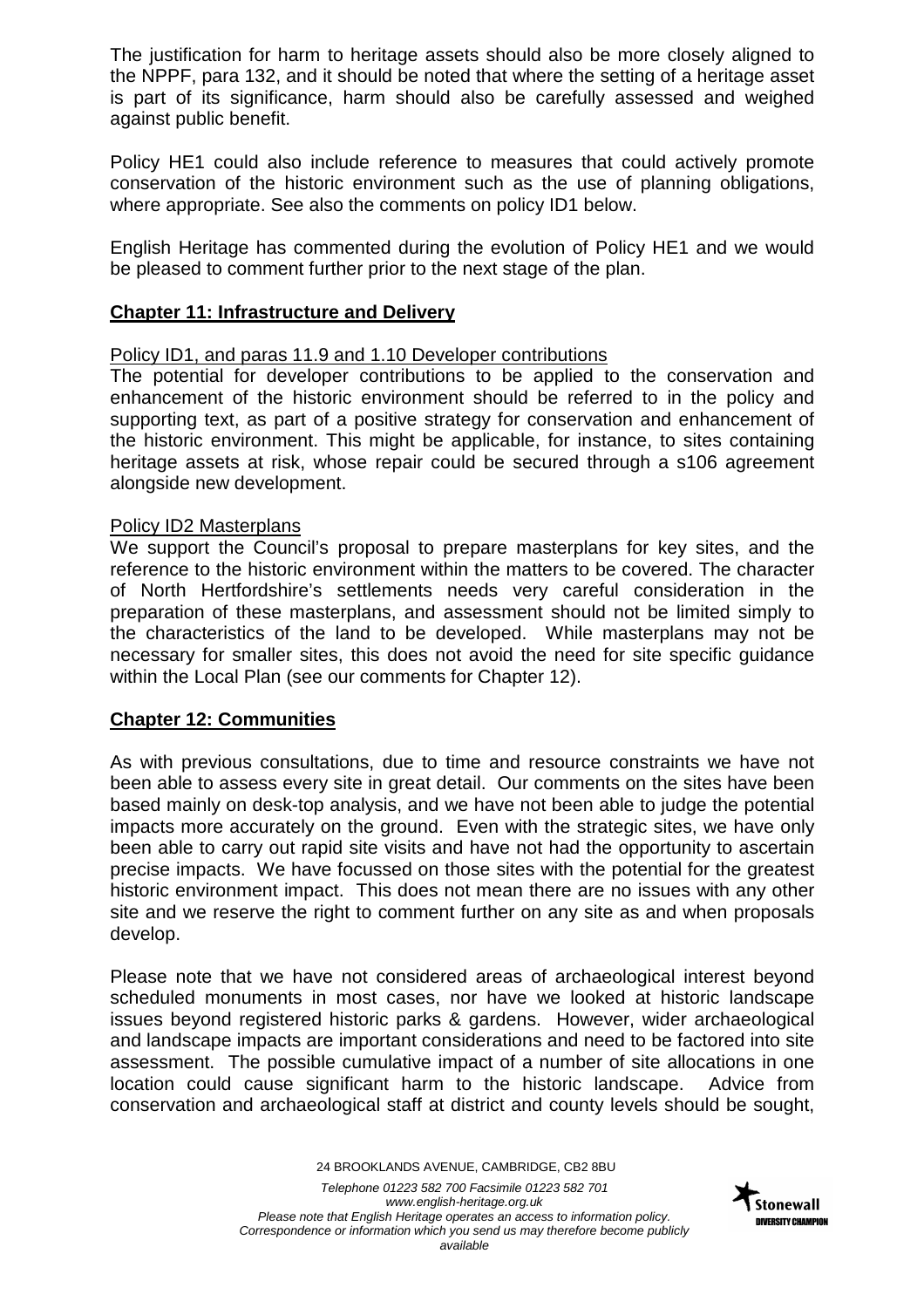along with consultation of the County Historic Environment Record (HER) for specific heritage assets.

As noted in our earlier Local Plan comments dated 28 March 2013, with a number of preferred sites it is difficult to ascertain the scale of possible impact on heritage assets given the vagueness of the proposed use and the lack of information on how each site might be developed. The specifics of the final use and design may affect our opinion on the suitability of several site allocations, and we suggest that more information is included for sites at the next and final consultation stage. Site-specific policy requirements should be included as a matter of course in the Local Plan, while development briefs may also be advantageous for a number of sites. The NPPF and the PPG states that a Local Plan should make clear what is intended to happen in the area over the life of the plan, where and when this will occur and how it will be delivered. The PPG specifically states that "where sites are proposed for allocation, sufficient detail should be given to provide clarity to developers, local communities and other interests about the nature and scale of development (addressing the 'what, where, when and how' questions)".<sup>1</sup>

# **Chapter 12 Part 1: Development for North Hertfordshire's own needs**

# **Ashwell**

Paragraph 12.5 outlines many of Ashwell's key heritage assets, although does not mention anything in relation to archaeology or consider the surrounding countryside. There are a number of listed buildings in the countryside around Ashwell (including the Grade II\* Bluegates Farmhouse), and several scheduled monuments including Arbury Banks Iron Age hill fort to the south-west of the village.

In terms of the proposed housing site allocation **AS1 (Land west of Claybush Road)**, we have some concerns regarding potential impacts on the significance of Arbury Banks scheduled monument. The site is currently in arable cultivation and is located to the rear of properties on Claybush Road, a number of which are visible on the horizon when viewed from Arbury Banks. The site drops away to the west and the terrain is gently undulating between the site and Arbury Banks. The northern two thirds of its western boundary is quite well screened by field boundary planting, though this is absent at the southern end.

Even if development worked with the existing topography and was of a modest scale, it is likely that at least some of it would be visible from the monument based on the nature of the existing landscape. Without further detail regarding layout, density, building heights and so on, we cannot as yet confirm that development would not have a more than slight impact on the setting of the monument or cause more than minor harm to its significance. It should also be noted that there are prominent views of St Mary's Church from footpaths and byways approaching Ashwell from the south. While this site would not obscure such views, it could detract by virtue of its location and topography.

Based on the above issues, we therefore advise that if there are other sites put forward which do not impact on heritage assets, these should be preferred.



 $\overline{\phantom{a}}$ <sup>1</sup> PPG Reference ID: 12-010-20140306 (last revised 06/03/2014)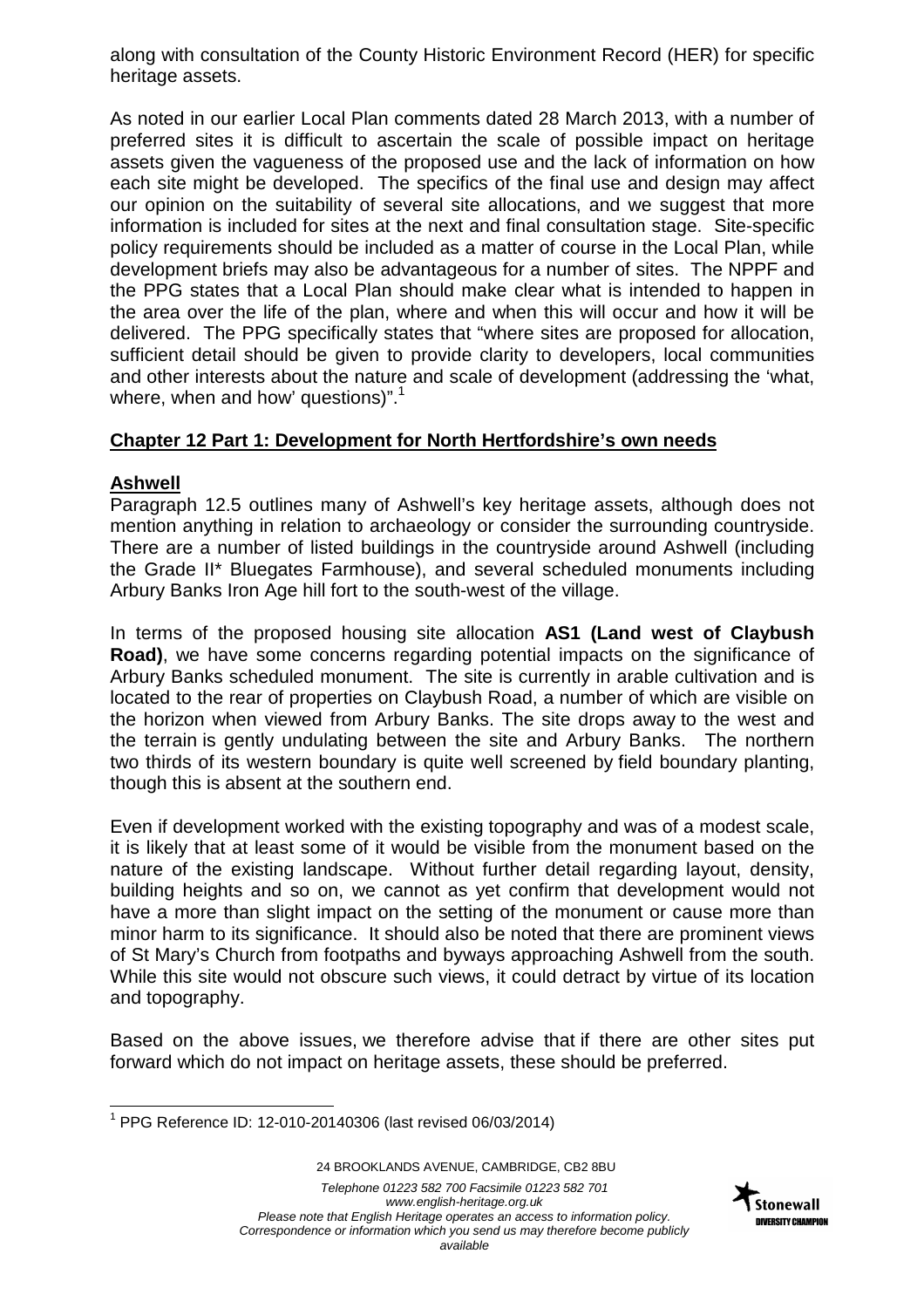# **Baldock**

We welcome the information in the introduction providing an overview of the historic evolution of the settlement, and the section on heritage. As with other settlements, we would like to see the heritage assets of the town shown on the policies map alongside the proposed site allocations.

The importance of the town in Roman times means that appropriate archaeological evaluation of the proposed development sites is necessary prior to the site allocation being finalised. If areas of sensitivity are identified these may need field evaluation, and reveal areas where no development would be suitable, or where open space should be sited.

As advised previously, we have concerns regarding **Site BA1 (Blackhorse Farm)** due to its size and potential impact on the historic character of Baldock. There is a need for very careful assessment of how the development would be integrated into the town without harm to its character  $-$  this should include the extent to which facilities such as retail should be provided in the new development, and the effect this might have on the town centre.

It is not clear whether there has been adequate assessment of heritage impacts (the LUC study in 2013 was lacking in this respect), and we again recommend that such assessment occurs. Allocation of the site needs to be justified in terms of historic environment impact.

Such impacts could be mitigated to a degree by high quality urban design. Views towards St Mary's Church are of special concern, and we would expect these to be a key consideration within the master planning of the development. This will not only assist in maintaining a high quality environment but also promote a sense of identity. It is important that this new development relates functionally to Baldock, rather than promoting a separate entity. We note that para 12.16 refers to the matter of integration, but does not make explicit reference to heritage assets. We recommend that para 12.16 should refer to:

- measures to mitigate any impacts on archaeology and the settings of heritage assets
- positive integration of views towards St Mary's church within the proposed layout

As advised previously, **Sites BA2, BA3 and BA5** border a large scheduled monument (the Romano-British settlement of Baldock) and raise concenrs in terms of impact on its signifiacne. The setting of the monument could be greatly affected by the scale of the development. There needs to be proper assessment of significance and the archaeological issues arising from any proposed development. Allocation of these sites needs to be justified in terms of historic environment impact. If the sites are taken forward to the next consultation stage, there would need to be site specific criteria to guide development.

We have no objections to the allocation and development of **Site BA6 (Land at Icknield Way)**, providing that the significance and setting of the adjoining Baldock Conservation Area is safeguarded. There should be site specific criteria at the next consultation stage to guide development.

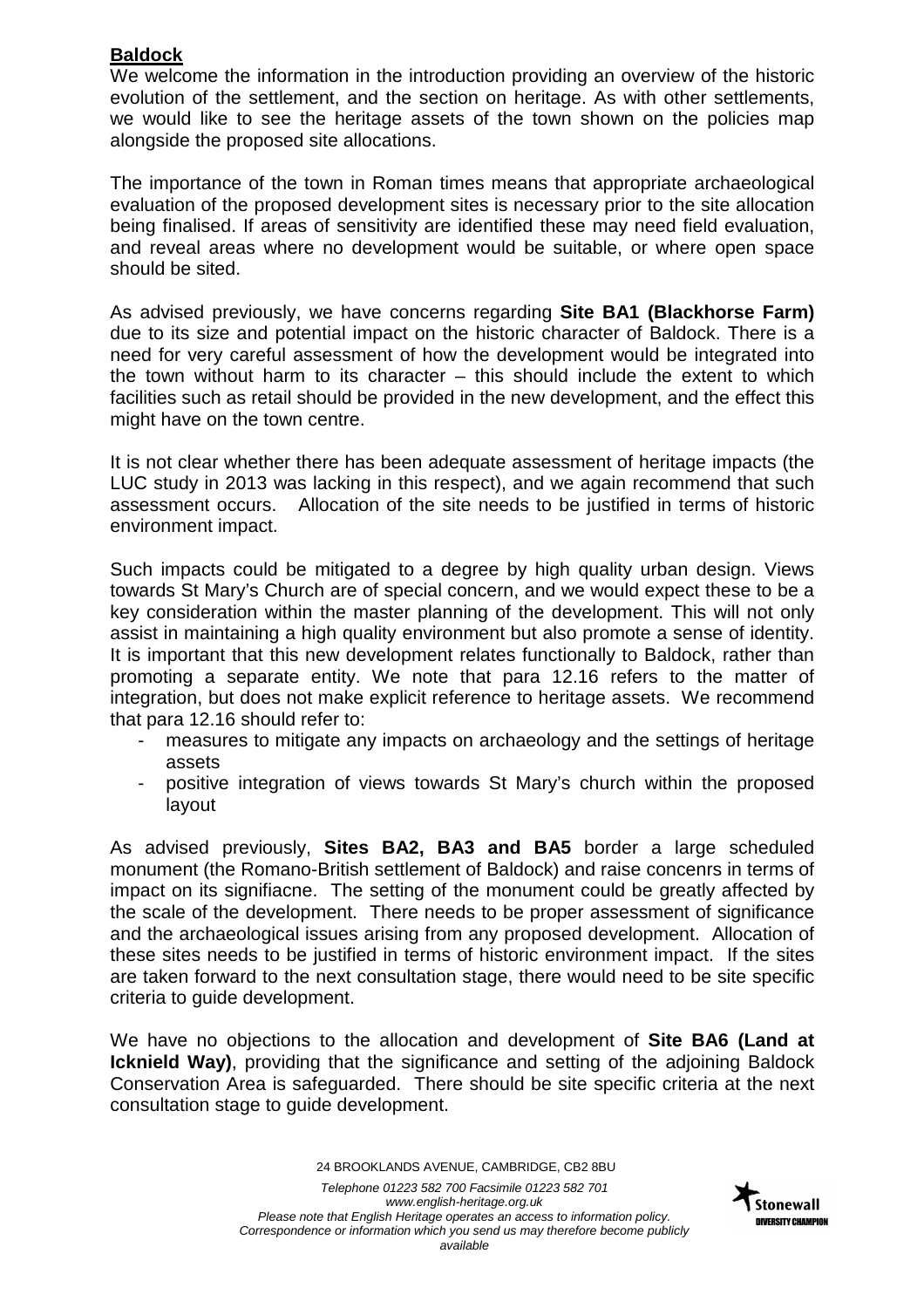**Site BA9 (Adjoining Raban Court)** and **Site BA8 (Works, Station Road)** provide an important opportunity to enhance the setting of the listed building (Raban Court, grade II) on the corner of Station Road and Royston Road. In view of the reduction in traffic resulting from the completion of the Baldock bypass, it would be appropriate to consider whether the listed building could be given greater protection by wider pavements on both road frontages. The road widening on the opposite corner, associated with Magdelene Court may also provide some leeway. This is a prominent building and its long-term protection should be given careful consideration, as opportunities arise. Development to the north-east side within BA9 should respect the setting of this building. There should be site specific criteria at the next consultation stage to guide development.

## **Codicote**

**Site CD2 (Codicote Garden Centre)** lies to the west of the Grade II\* listed Church of St Giles, with the potential for impact on the church's significance through change within its setting. This should be assessed to ascertain the level of impact. If there is impact, and if the site is taken forward to the next consultation stage, there would need to be site specific criteria to guide development.

**Site CD3 (Land north of The Close)** lies to the south of the Grade II\* listed The Bury. We have previously advised (in February 2013) that there needs to be an assessment to judge whether there is an impact on the significance of this listed building through change within its setting. It is not clear whether this assessment has been carried out. If there is impact, and if the site is taken forward to the next consultation stage, there would need to be site specific criteria to guide development.

## **Graveley**

**Site GR1 (Land at Milksey Lane)** lies partly within Graveley Conservation Area. Although reduced in size from previous consultations, it could still have a notable impact on the significance of the conservation area (the Sustainability Appraisal picks up on this). Allocation of the site needs to be justified in terms of historic environment impact. If the site is taken forward to the next consultation stage, there would need to be site specific criteria to guide development.

## **Great Ashby and North-East of Stevenage**

We have previously commented on Sites GA1 and GA2 in our response of February 2013. Both sites formed part of a larger North East of Stevenage in the 2013 consultation, where we expressed considerable concerns about the potential impact on the historic environment (including historic landscape character, Chesfield Church and Park and Weston Park). The reduced size of both sites will address some of these concerns, but we still have a number of issues as follows:

**Site GA1 (Land at Roundwood)** lies a short distance (c.350m) to the east of the scheduled and Grade II\* listed remains of Chesfield Church at Manor Farm, which includes other listed buildings. We note that this site is subject to a planning application (ref 10/00583/1) for up to 360 homes which was first received in March 2010 but remains undetermined. It would appear that English Heritage has not been consulted on this application, which is surprising given the proximity of the above heritage assets. Development of this site is likely to have a notable impact on the

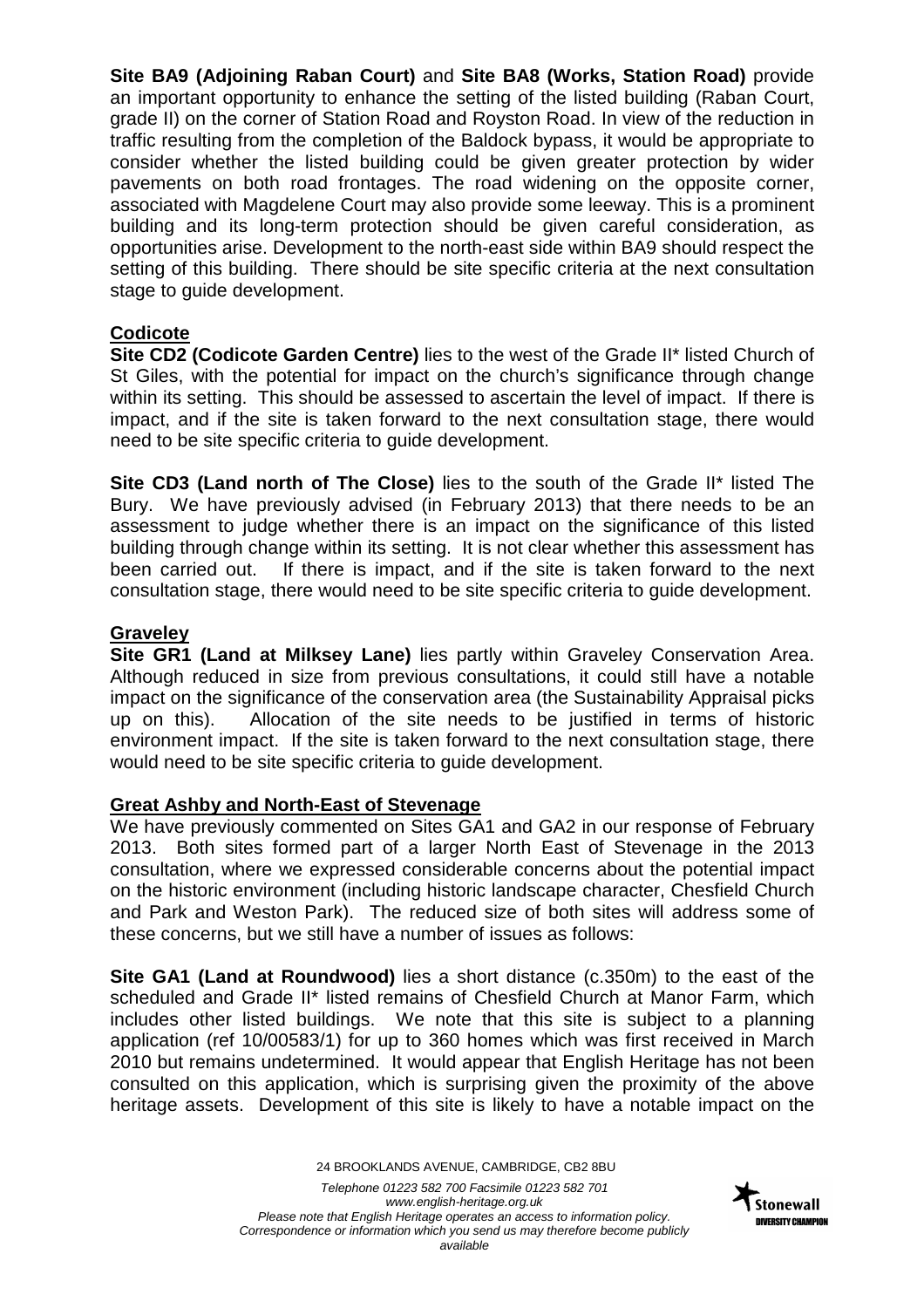significance of these heritage assets through change within their setting. There is a strong rural setting to these heritage assets despite the proximity of Great Ashby, and there would be an erosion of this setting through housing development. It is not clear whether there has been adequate assessment of heritage impacts, and we therefore recommend that such assessment occurs. Allocation of the site needs to be justified in terms of historic environment impact. If the site is taken forward to the next consultation stage, there would need to be site specific criteria to guide development.

We would also welcome the opportunity to comment on the planning application, and will be in contact with your development control colleagues shortly.

**Site GA2 (Land off Mendip Way)** immediately adjoins a number of Grade II listed buildings at Tilekiln Farm, and potentially also impact on historic landscape character. There will be impact on the significance of the listed buildings through change within their setting, as their rural character is eroded. It is not clear whether there has been adequate assessment of heritage impacts, and we therefore recommend that such assessment occurs. Allocation of the site needs to be justified in terms of historic environment impact. If the site is taken forward to the next consultation stage, there would need to be site specific criteria to guide development.

We assume that access to both sites would occur through the existing Great Ashby area. The 2013 consultation suggested a major new access from the A1(M) for the larger site area, and we expressed concerns in our response in terms of heritage impacts.

## **Hitchin**

We have no comments on any of the preferred housing sites and note that no new employment sites are proposed. There is no discussion of town centre issues and retail sites (see above) and it is not clear what is intended in this part of Hitchin. The centre of Hitchin is rich in heritage assets, but also has a number of potential redevelopment sites which offer opportunities to conserve and enhance the historic environment. We have provided extensive comments on Churchgate in previous correspondence including the 2013 consultation, but there is no detail on the future of this site.

## **Ickleford**

As advised previously, **Site IC1 (Duncots Close)** has the potential to impact on the significance and the setting of Ickleford Conservation Area, particularly given its position as a green and open site on the edge of the conservation area. Allocation of the site needs to be justified in terms of historic environment impact. If the site is taken forward to the next consultation stage, there would need to be site specific criteria to guide development.

## **Kimpton**

As advised previously, **Site KM3 (Land north of High Street)** adjoins Kimpton Bottom Conservation Area and has the potential to impact on the significance and setting of the conservation area, particularly given its position as a green and open site on the edge of built development. Allocation of the site needs to be justified in

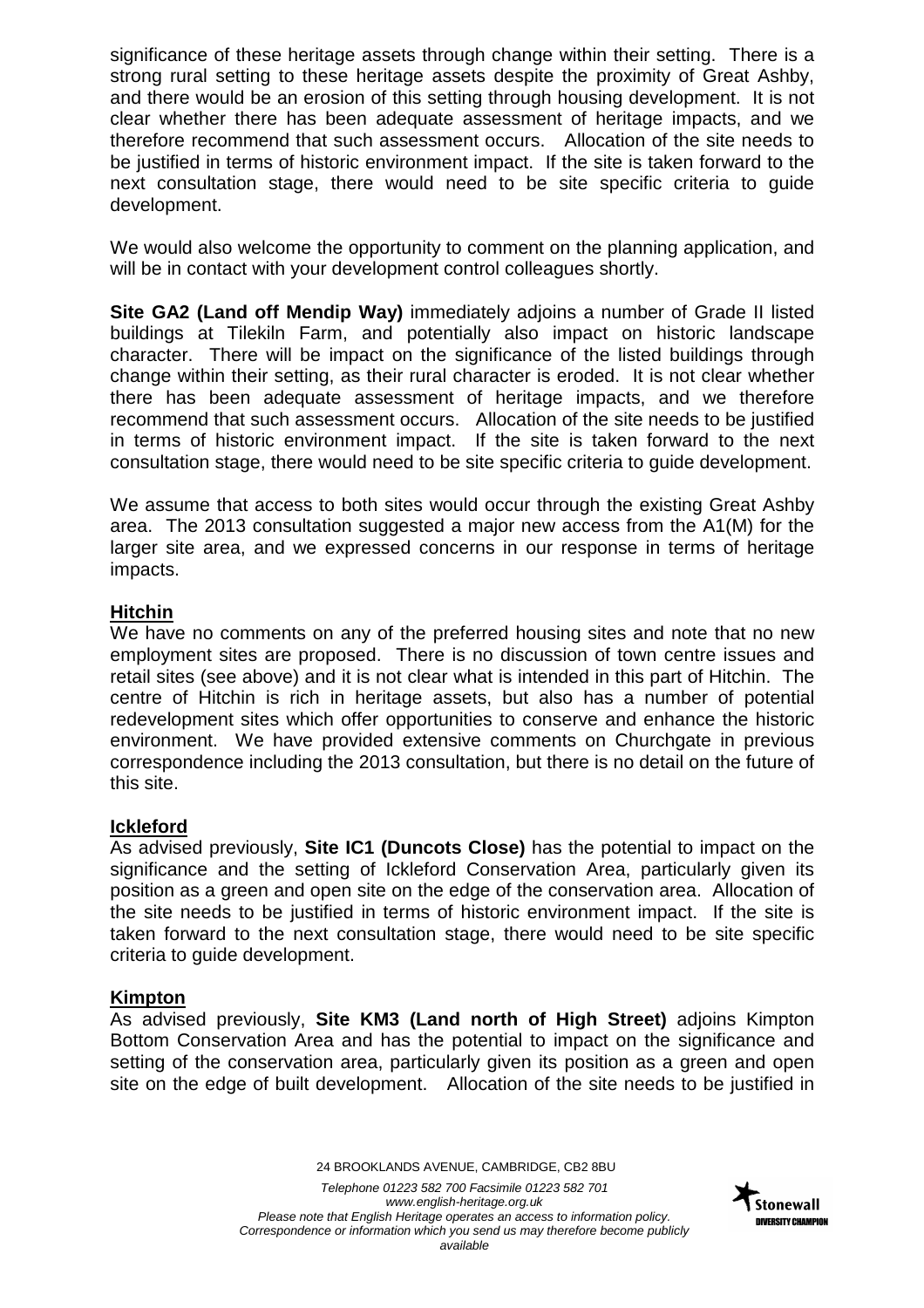terms of historic environment impact. If the site is taken forward to the next consultation stage, there would need to be site specific criteria to guide development.

## **Knebworth**

As advised previously, **Sites KB1 (Land at Deards End)** and **Site KB2 (Land off Gypsy Lane)** have the potential to harm the significance and setting of the two conservation areas within Knebworth given their overall size. However, much will depend on the final design, which suggests the need for a development brief/s. Another issue is the scheduled  $19<sup>th</sup>$  century railway bridge off Stevenage Road on the northern edge of the settlement. Works to the deck have been undertaken in recent years, although the increased amount and weight of traffic (including construction vehicles) might need to be explored. Allocation of these sites needs to be justified in terms of historic environment impact. If the sites are taken forward to the next consultation stage, there would need to be site specific criteria to guide development.

## **Letchworth**

We have previously expressed some concerns with **Site LG1 (Land north of Letchworth)** in terms of impact on the historic environment (our February 2013 response). We raised concerns about the setting of two conservation areas (Croft Lane and Norton) and the setting of two scheduled monument at Rodwell Lodge. We also expressed some reservations about the further enlargement of Letchworth, which weakens its original Garden City qualities as a compact settlement.

It is not clear whether there has been adequate assessment of heritage impacts (the LUC study in 2013 was lacking in this respect), and we again recommend that such assessment occurs. Allocation of the site needs to be justified in terms of historic environment impact.

We note that a masterplan is required for this site, with paragraph 12.137 setting out the things the masterplan should consider. There is no reference to the historic environment, despite the potential impacts outline above. We therefore recommend that reference to the historic environment is included in this paragraph in order for the masterplan to address such issues.

As advised previously, **Site LG3 (Land east of Talbot Way)** adjoins Norton Conservation Area, so any redevelopment would need to conserve the significance of this heritage asset and nearby listed buildings. Allocation of the site needs to be justified in terms of historic environment impact. If the site is taken forward to the next consultation stage, there would need to be site specific criteria to guide development. A development brief may also be appropriate to guide proposals, particularly given the scale of potential development.

As advised previously, **Site LG4 (Land north of former Norton School)** adjoins Letchworth Conservation Area with access through the Croft Lane Conservation Area, so any redevelopment would need to conserve the significance of these heritage assets. Allocation of the site needs to be justified in terms of historic environment impact. If the site is taken forward to the next consultation stage, there would need to be site specific criteria to guide development.

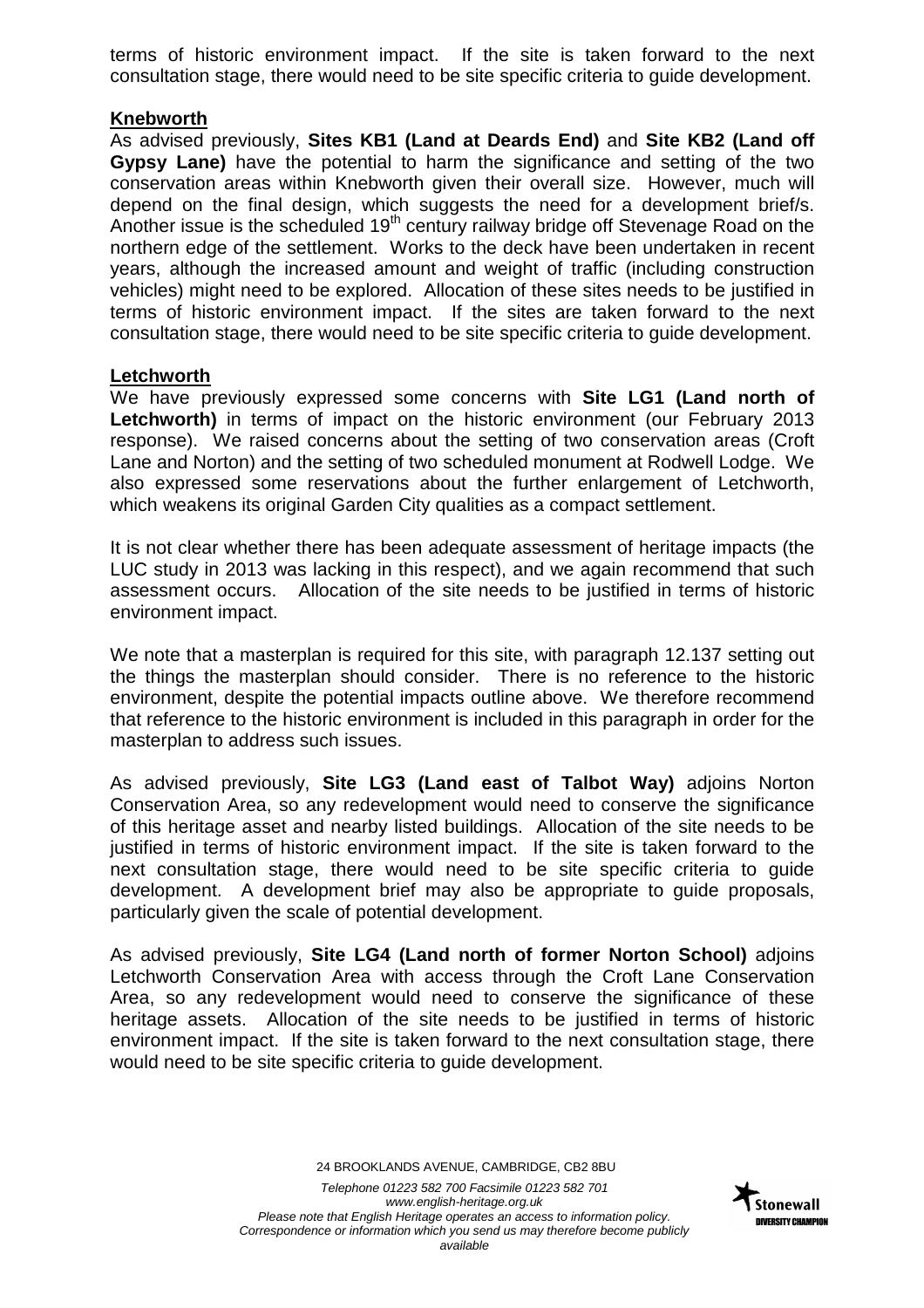**Site LG5 (Land at Birds Hill)** adjoins Letchworth Conservation Area, so any redevelopment would need to conserve the significance of this heritage asset. The site may also contain buildings of historic and/or architectural interest, which may be desirable to retain. Allocation of the site needs to be justified in terms of historic environment impact. If the site is taken forward to the next consultation stage, there would need to be site specific criteria to guide development.

**Site LG7 (Former Gates Garage, Station Road)** is situated within Letchworth Conservation Area, so any redevelopment would need to conserve the significance of this heritage asset as advised previously. The building does not appear to make a positive contribution to the conservation area, at least in terms of its frontage, so its loss should present the opportunity to provide enhancements to this part of the conservation area. If the site is taken forward to the next consultation stage, there would need to be site specific criteria to guide development.

**Site LG10 (Former Norton School Playing Field, Croft Lane)** adjoins and partly lies within Croft Lane Conservation Area, so any redevelopment would need to conserve the significance of this heritage asset and nearby listed buildings, bearing in mind that access would occur through the conservation area. Allocation of the site needs to be justified in terms of historic environment impact. If the site is taken forward to the next consultation stage, there would need to be site specific criteria to guide development.

**Site LG11 (Garden Square Shopping Centre)** appears to be a new site not included in previous consultations. The existing shopping centre is limited architectural interest and does not make a very strong contribution to the significance of Letchworth Conservation Area. It is not clear from the consultation document whether the shopping centre would be redeveloped in its entirety, or whether the intention is to accommodate 45 housing units into the existing centre. In the case of the former, this would offer a real opportunity to enhance this part of the conservation area. In the case of the latter, we would want to ensure that any alterations to the shopping centre were sympathetic to the conservation area. If the site is taken forward to the next consultation stage, there would need to be site specific criteria to guide development.

# **Offley**

**Site OF1 (Former Allotments, Luton Road)** appears to be the combination of Sites O/r1 and O/r2 from the 2013 consultation. The site is partly situated within Offley Conservation Area, with the allotments providing important open space within the setting of the conservation area. As advised previously, the site has the potential to impact on the significance and setting of the conservation area and other heritage assets. Allocation of the site needs to be justified in terms of historic environment impact. If the site is taken forward to the next consultation stage, there would need to be site specific criteria to guide development.

# **Pirton**

While paragraph 12.169 refers to Pirton Conservation Area and prominent historic buildings, there is no reference to the two scheduled monuments within the village which underline Pirton's status as a complex medieval settlement. We have expressed concerns in our previous 2013 comments that the number of dwellings

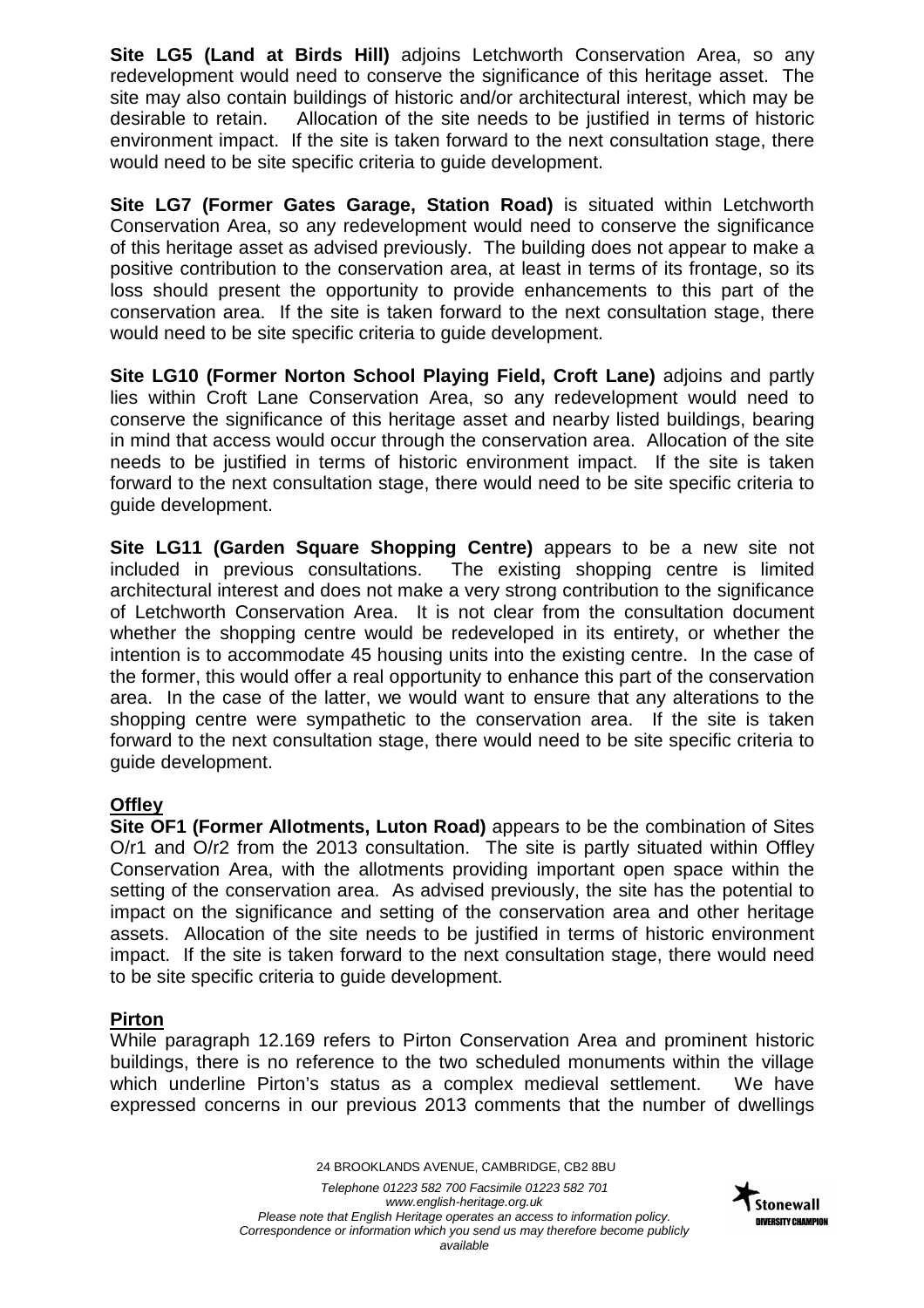proposed for Pirton seems excessive and out of keeping with the existing village. The overall number of proposed dwellings is broadly the same as before, albeit divided between two sites rather than just one.

In 2013, we expressed concerns with Site 64 given its location next to the conservation area, a number of listed buildings and the scheduled moated site next to Rectory Farm. **Site PT1 (Land east of Priors Hill)** is a reduced version of Site 64, presumably to address some of the concerns we raised previously. However, it remains a large site proposed for 88 dwellings and is still likely to have a detrimental impact on the significance of several heritage assets through change within their setting. There are still wider archaeological issues given the historic importance of the village, with the need to establish the archaeological potential of this site. As advised before, the impact of development on the historic environment should be assessed before this site is taken forward. We remain concerned regarding the potential impacts and suitability of this allocation until further information has been produced. Allocation of the site needs to be justified in terms of historic environment impact. If the site is taken forward to the next consultation stage, there would need to be site specific criteria to guide development.

In comparison, **Site PT2 (Holwell Turn, West Lane)** would seem to be less problematic in terms of impact on designated heritage assets, although it lies a short distance to the east of the conservation area. As advsed previously, the impact of development on the historic environment should be assessed before this site is taken forward. The archaeological potential of the site would also need to be established.

# **Preston**

**Site PR1 (Land off Templars Lane)** appears less problematic in terms of impact on designated heritage assets than other sites that have previously been consulted upon for Preston (see comments from 2013 and earlier). It adjoins a Grade II listed building and lies near to the conservation area, so care will need to be taken in terms of impact on its significance. If the site is taken forward to the next consultation stage, there would need to be site specific criteria to guide development.

# **Reed**

As advised previously, **Site RD2 (Farmyard, Brickyard Lane)** could have an impact on the significance and setting of Reed Conservation Area. The site is within the conservation area boundary, presumably drawn deliberately to include this site as part of the conservation area's significance. Reed also contains a very high number of moated farmsteads with associated water management and field systems, with a number of these features scheduled, highlighting the archaeological potential of this site. The impact of development on the historic environment should be assessed before this site is taken forward. We remain concerned regarding the potential impacts and suitability of this allocation until further information has been produced. Allocation of the site needs to be justified in terms of historic environment impact. If the site is taken forward to the next consultation stage, there would need to be site specific criteria to guide development.

# **Royston**

While there are two paragraphs helpfully outlining the heritage of Royston (12.189 and 12.190), there is no reference to its archaeological interest. Therfield Heath is

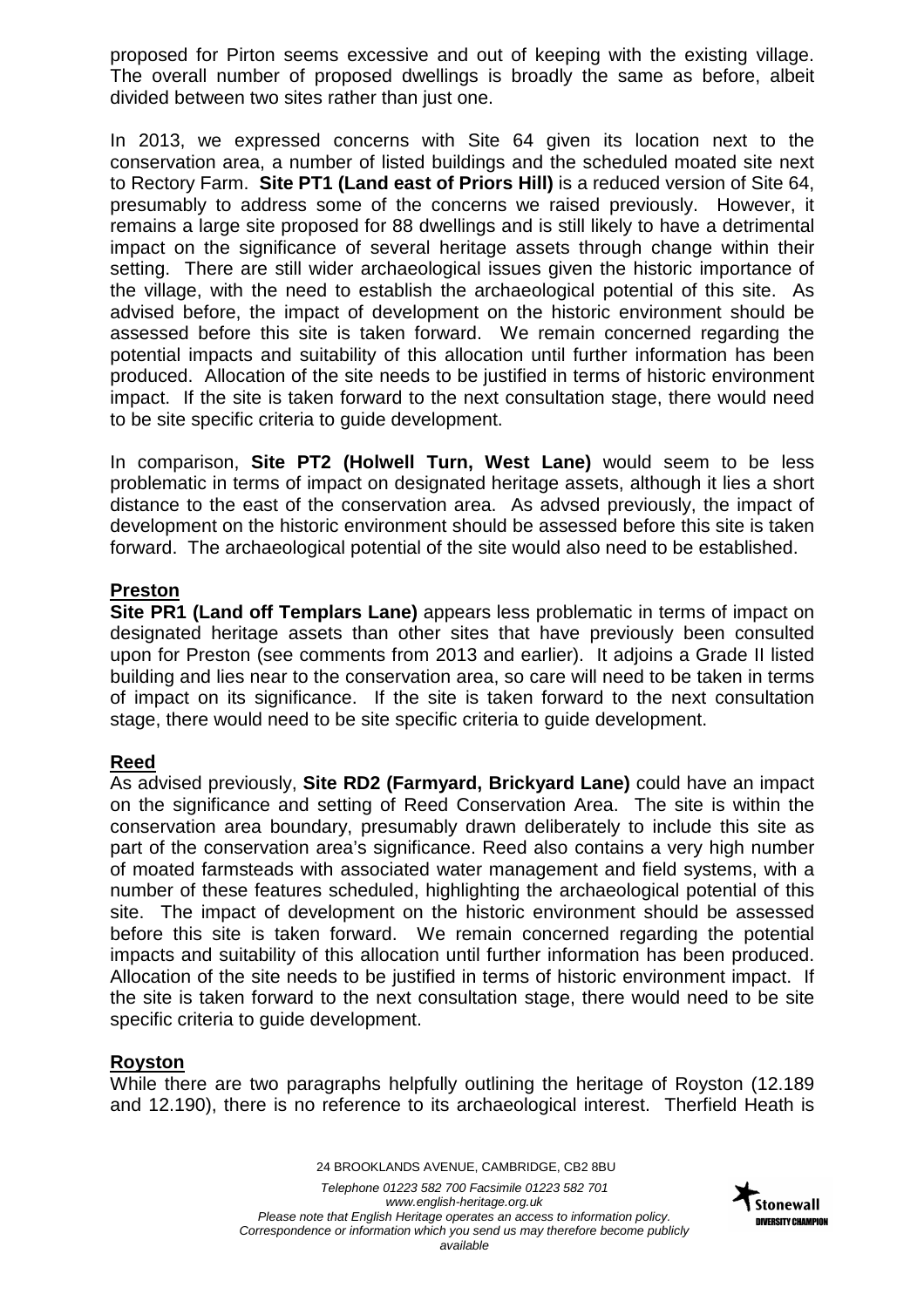referred to as an important open space and biodiversity asset in paragraph 12.187, but there is no acknowledgement of its historic and archaeological importance. There are several scheduled monuments on the heath (pre-historic barrows) which overlook **Site RY1 (Land west of Ivy Farm)** from their higher vantage point. Our previous advice expressed concerns about impact on the significance of the scheduled monuments (as well as potential on-site archaeology issues). The monuments currently enjoy a largely rural setting to the north, with the urban edge of Royston stopping at Ivy Farm. Notwithstanding the railway line and A505, the monuments have expansive views into the Cambridgeshire countryside, which helps to reinforce their significance. The heath and countryside beyond is also prominent as one travels north from the village of Therfield. We therefore consider that development of Site RY1 would be very harmful to the monuments, and recommend that the housing numbers are provided elsewhere.

## **St Paul's Walden**

As advised previously, **Site SP1 (Land south of High Street, Whitwell)** could have a considerable impact on the significance and setting of many heritage assets, with an adjoining conservation area and numerous listed buildings along the High Street. There are historic parks & gardens to the north and south in the form of St Paul's Walden Bury (Grade 1) and The Hoo, Kimpton (Grade II) respectively. Given the topography, development could have a considerable effect on view to and from these parks & gardens. The impact of development on the historic environment should be assessed before this site is taken forward. We remain concerned regarding the potential impacts and suitability of this allocation until further information has been produced. Allocation of the site needs to be justified in terms of historic environment impact. If the site is taken forward to the next consultation stage, there would need to be site specific criteria to guide development.

## **Stevenage North**

As advised previously, we have concerns regarding this proposed strategic site in terms of impact on the historic environment. We note that the site could only proceed if the adjoining land to the south within Stevenage Borough were also included, and so we have assessed the impacts on this basis. It is not clear how much land to the south would be included, but there is a large conservation area on the Stevenage side (St Nicholas and Rectory Lane Conservation Area).

We would certainly resist any development within the conservation area, which has been designated, in part, to protect the land that inspired work by the author E.M. Forster. It also forms part of the setting of Rook's Nest House, a Grade I listed building that is featured in Forster's novel, Howard's End. There are views from this listed building across the conservation area and countryside to the west, as well as views from other listed buildings along Weston Road. Such views form a key part of the significance of the listed buildings and the conservation area, particularly as views to the east have been compromised by the Great Ashby housing estate. Even if there is to be no development within the conservation area, care will need to be taken to avoid harmful development on the land beyond (i.e. to the north and west of the footpath).

To the north of the strategic site is Graveley Conservation Area, which covers the majority of the village and includes the Grade I listed Church of St Mary and other

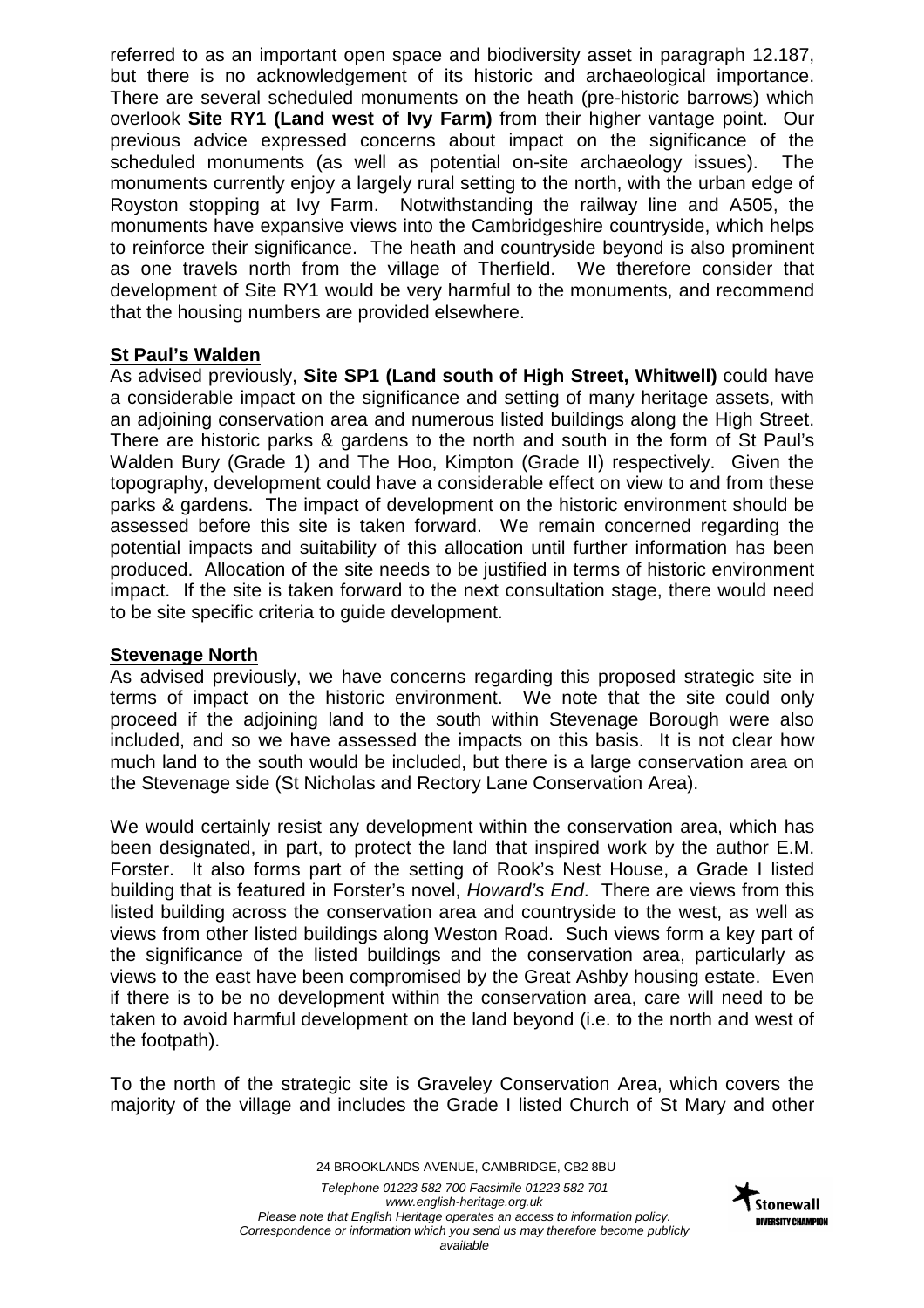listed buildings. Again, care would need to be taken to avoid development within the strategic site detracting from the significance and setting of these heritage assets, bearing in mind that views of St Mary's can be seen from the road between Chesfield Park and Graveley.

The impact on Chesfield Park to the east, an undesignated but historic parkland with the scheduled and Grade II\* listed remains of Chesfield Church to the north-east, will need to be considered. There may be opportunities for the historic parkland with the development of the proposed country park, such as improved access, interpretation and conservation of this heritage asset.

It is not clear whether there has been adequate assessment of heritage impacts, and we therefore recommend that such assessment occurs. Allocation of the site needs to be justified in terms of historic environment impact. As before, we recommend that further work is undertaken to identify and where possible, overcome potential historic environment issues, which includes a proper assessment of, and potential impacts on, the significance of heritage assets.

We note that a masterplan is required for this site and adjoining land to the south, and it is helpful that paragraph 12.221 refers to some of the above heritage assets. The paragraph should go further though and clarify that the significance of heritage assets needs to be conserved, including views to and from these assets.

## **Therfield**

As advised previously, **Sites TH1 (Land at Police Row)** and **TH2 (Land south of Kelshall Road)** are similarly in close proximity to the scheduled motte and bailey castle and lie close to the historic settlement core. They should be regarded as having archaeological potential for medieval settlement remains whose character and significance would need to be established.

Both sites also adjoin Therfield Conservation Area and would affect its setting. In the case of Site TH1, there is an opportunity to enhance the existing site in a sensitive way to act as the entrance to the conservation area, and there should be site specific criteria at the next consultation stage to guide development.

Site TH2 has been considerably reduced in size since the 2013 consultation, but still has the potential to harm the significance and setting of the conservation area and the surrounding countryside, as well as the Grade II\* listed The Old Rectory to the west. It is worth noting that the conservation area covers virtually the entire settlement of Therfield, suggesting a cohesive historic character. As before, the impact of development on the historic environment should be assessed before this site is taken forward. We remain concerned regarding the potential impacts and suitability of this allocation until further information has been produced. Allocation of the site needs to be justified in terms of historic environment impact. If the site is taken forward to the next consultation stage, there would need to be site specific criteria to guide development.

# **Wymondley**

In our response to the two housing options consultations in February and July 2013, we expressed considerable concerns about the potential scale of development at

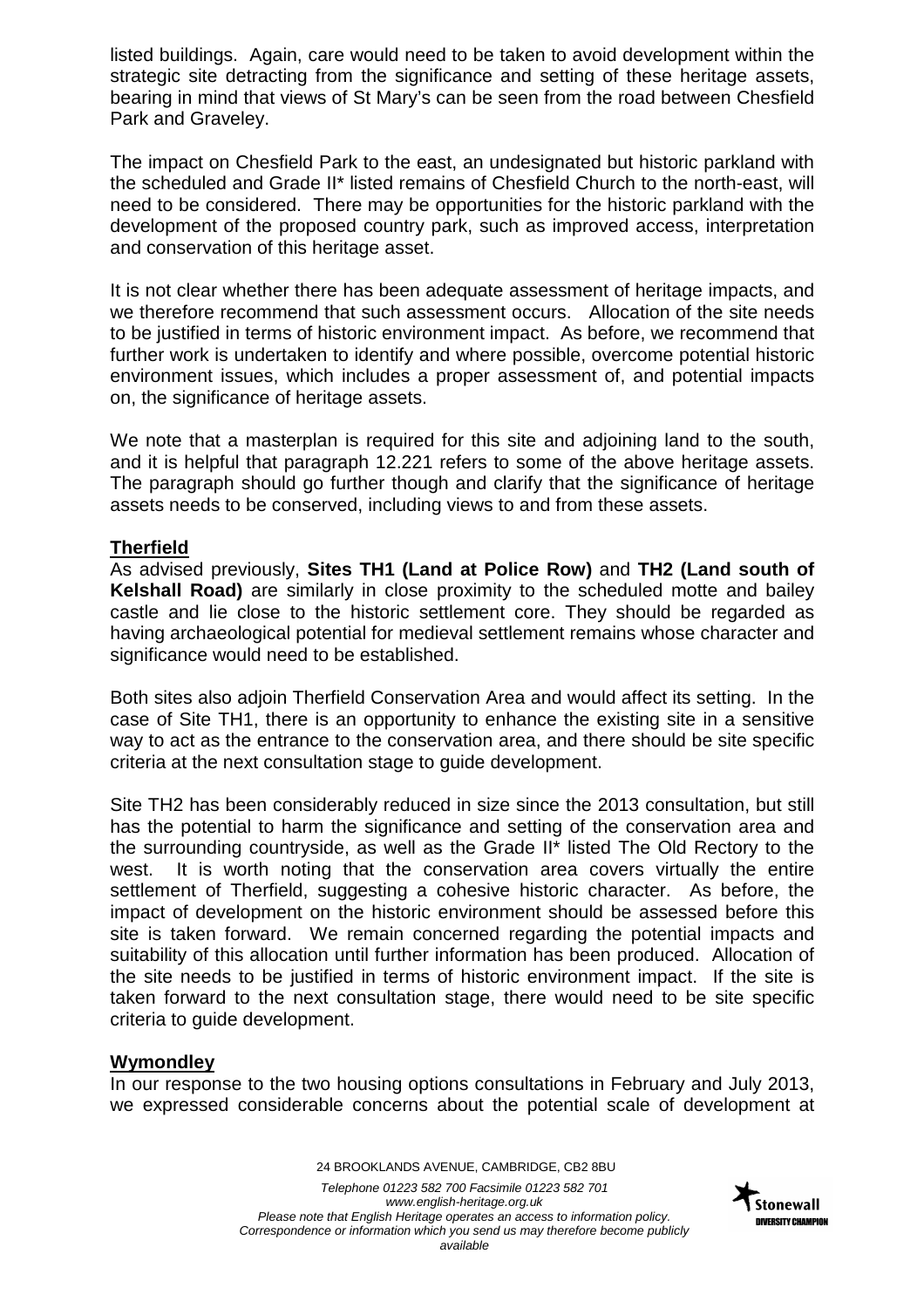Little Wymondley and its impact on the significance and setting of several listed buildings. **Site WY1 (Land south of Little Wymondley)** is a reduced version of Site 232 consulted on in July 2013, which itself was a reduced version of Site 122 consulted in February 2013. On both occasions we highlighted the likely impact on listed buildings including the Grade II\* Wymondley House to the north as well as the Grade I Wymondley Bury and Grade II\* St Mary the Virgin Church to the east.

Site WY1 is only slightly smaller than Site 232. The site continues to wrap around Wymondley House and a number of Grade II buildings and could have considerable impacts on significance. There may also still be impacts on Wymondley Bury and the church depending on topography, landscaping and building design. As before, we strongly recommend that further work is undertaken to identify and where possible, overcome potential historic environment issues. We have reservations about taking this site forward without further analysis and justification of the impacts and may object to its inclusion at the next consultation stage.

## **Chapter 12: Part II: Development for Wider Needs of Luton**

## **Cockernhoe and East of Luton**

The combined size and scale of the three preferred housing sites on the edge of Luton (**Site EL1: Wandon Park, Site EL2: Wandon Park Extension and Site EL3: West of Cockernhoe**) represent a considerable development area of over 2,000 dwellings which would have a marked impact on the historic environment. In our 2013 responses, and comments on planning applications and earlier plan consultations, we raised concerns about impact on specific heritage assets as well as historic landscape character.

Sites EL1 and EL2 are broadly the same site area as the February 2013 consultation known as East of Luton (and follow similar boundaries to the related planning application). Our consultation response highlighted the need to preserve archaeology and historic landscape features, including Brickkiln Wood (subject of an English Heritage research report). We also drew attention to the proximity of the Grade II registered historic park & garden of Putteridge Bury to the north and the setting of a number of Grade II listed buildings.

Site EL3 is the same site area as the July 2013 consultation known as Site 212A. It lies within 300 metres of Putteridge Bury and in conjunction with Sites EL1 and EL2 would effectively surround the village of Cockernhoe. In out consultation response we expressed particular concerns about the impact on Putteridge Bury and the urbanisation of its southern boundary. While there is a buffer of c.300m, these concerns remain.

The proposed masterplan for these sites, as outlined in paragraph 12.251, refers to minimising visual impact on the historic parts of Cockernhoe, although it is not clear what this means or whether it really can be achieved given the scale of development. There is no reference in this paragraph to addressing impacts on Putteridge Bury which would need to occur. As before, we strongly recommend that further work is undertaken to identify and, where possible, overcome potential historic environment issues. We have reservations about taking these three sites forward without further